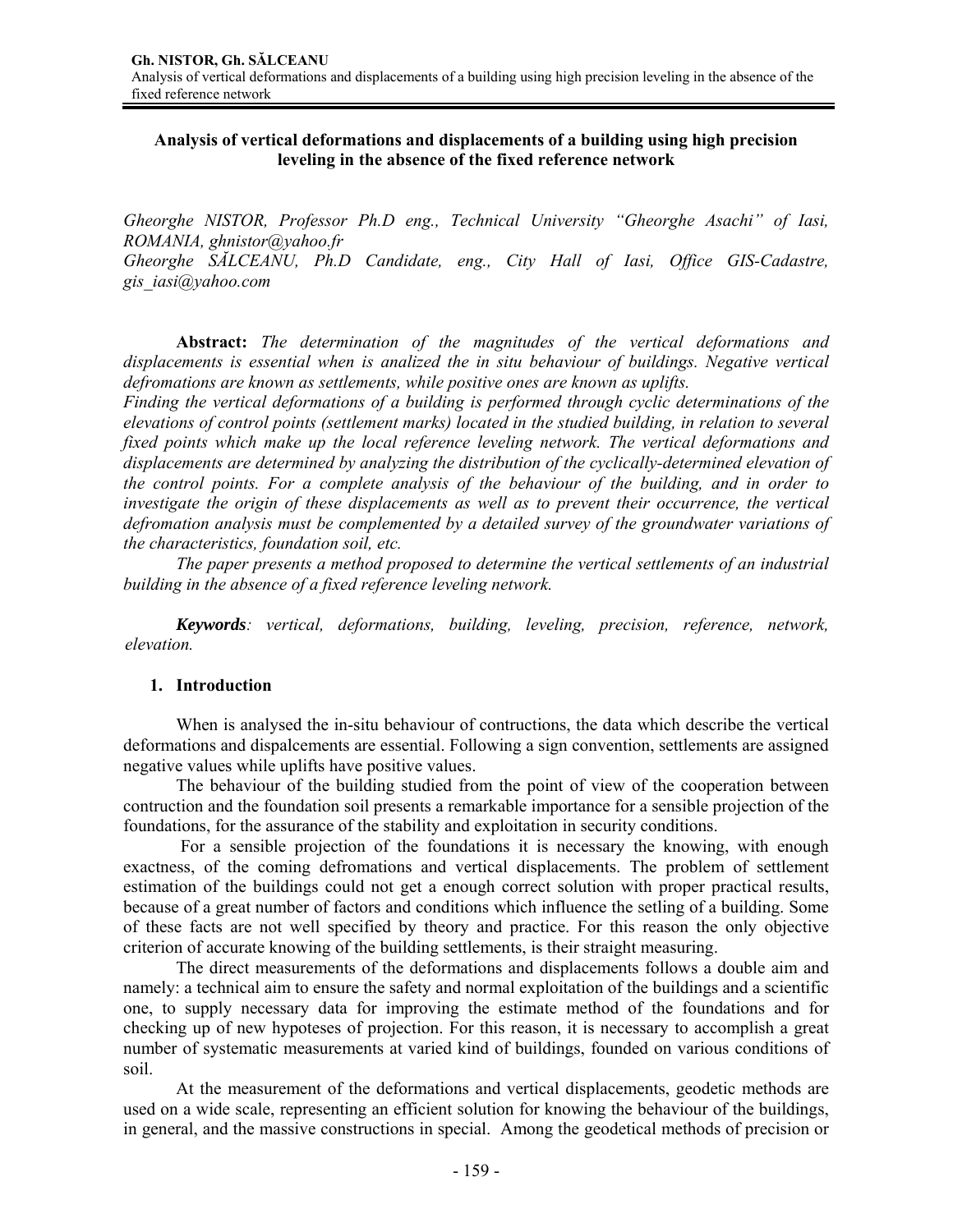high precision the most uses one is the geometric leveling method. The principle of measuring of the displacements and vertical deformations, settlements or uplifts consists in the cyclical determination of the control point elevations called settling benchmarks, positioned on studied building by respcet to many fixed marks located on undeformable fields out of the influence zone of the building, making up the reference leveling network. Analizing the distribution of the elevations of the control points cyclically determined, the deformations and vertical displacements of the studied building are established. The settlements or uplifts are accomplished either by the leveling traversing method of mid-points geometric leveling, supported or in closed circuit, or by polygonal networks contrained in the fixed marks of the reference network by respect to which the determinations are realized.

 The leveling measurements are conducted on the basis of a pursuit project and a preliminary study ensuring the precision of the measurements from the state geometric-geodetic leveling network of order 0, I and II. The operations of the leveling measurements are achieved by double leveling with a high precision levels and a measuring staff of precision of 1,75m or 3m.

 One of the basic condition which assures a thoroughly succes to the measurements represents the projection and achievement on the ground, of the reference network constituted from minimum two fixed marks of surface or deepness which materializes the reference plane by respect to which should be accomplished the measurements of the deformations and vertical displacements. In absence of this network, the correct emphasis of the position change of studied construction become practically impossible.

With all these, in the following, a method of estimation of the existence of the vertical deformations of a building and its evolution, in absence of the reference network should be presented. This is the situation when the continuation of the production activity in security conditions is imperatively required. The fact that this method will correspond to a limit situation which need not have a statute of generality is underlined.

## **2. Presentation of the study method**

There are limit-situations when, in absence of certain fixed marks on surface or deepness, one impose the measurement of the deformations and vertical displacements of the resistance structure of a building, because of some deteriorations with rapid evolutions in time.

In the frame of the proposed method, the establishing of the settlements or uplifts is obtained from analysis of the variations in size of the level differences measured in each cycle of measurements. The measuring of the deformations and vertical displacements in the control points from the studied building, by semi-rigorous method is achieved by Gh. Nistor algorithm which consists in that follow [1], [3] :

In the resistence structure of a industrial hall there are fixed control points denoted by  $P_i$ , j=1, *n* −1, and materialized by console marks at a height of about 0,5m above the soil (Fig.1).

In order to maintain unchanged the mid-station points as number and position, these are materialized by metallic bolts. In this way, in each observation cycle, the length of the visas from the level to the control points will be maintained. In each cycle, the achievement of the geometric leveling measurements of precision is performed with two horizons of the instrument and with readings on the both graduated scales of the precision measuring staff. In the case when a division of the micrometer has 0,05m, will be accepted as maximum of the deviation for level differences calculated from two readings on the measuring staff, in a single horizon, does not overtake 5 divisions. Also, it is admitted as the deviation between the level differences calculated with the two horizons does not exceed three divisions [1], [3].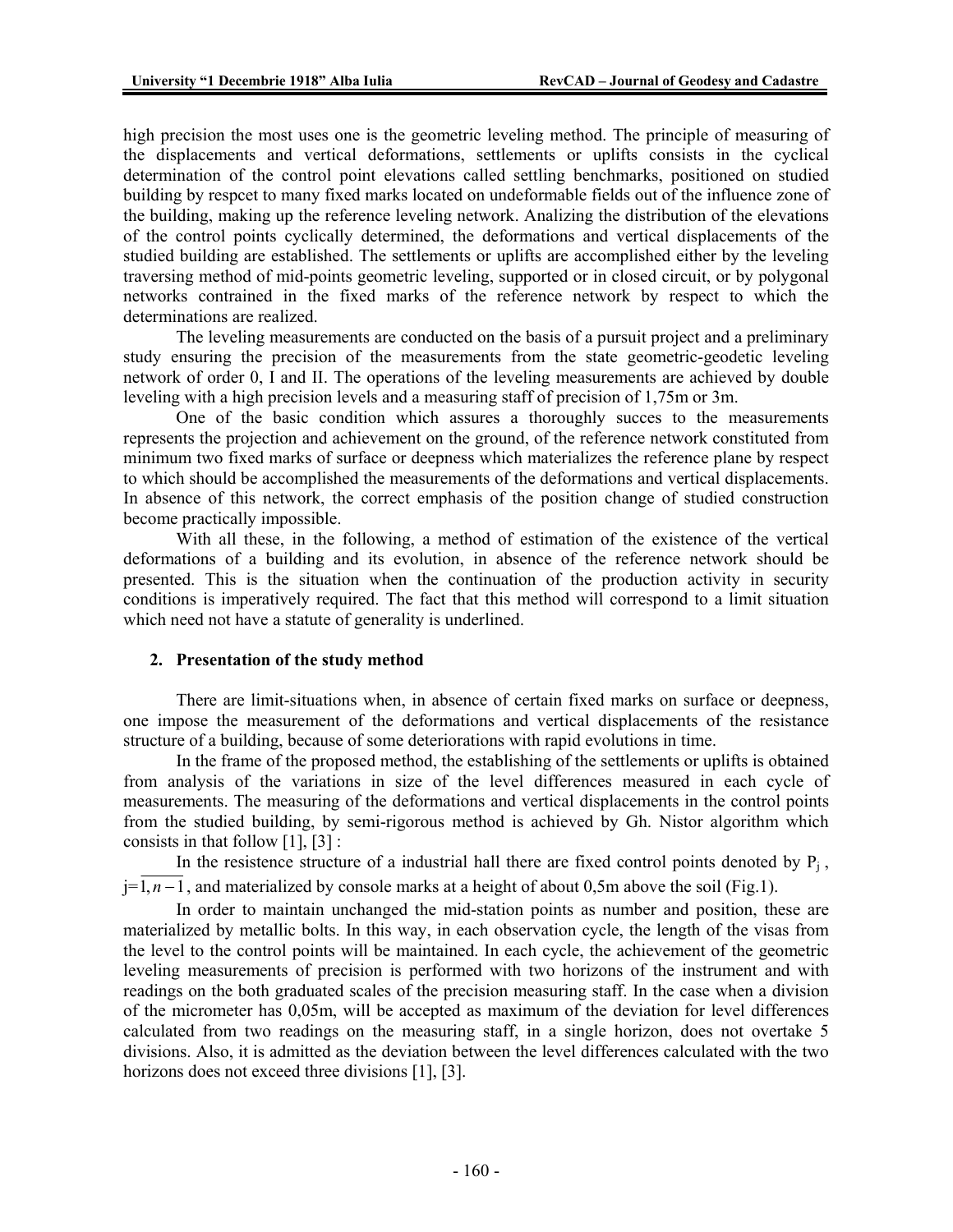

Fig.1

 In each cycle of measurements, the magnitudes of the level differences should be obtained as an arithmetric mean of the values measured with the two horizons of the intrument. Thus in the station S<sub>i</sub>, where  $i=\overline{1,n}$ , accordingly to initial/zero cycle and to current one t,  $t=\overline{1,N}$ , these magnitudes should be:

(1) 
$$
h_i^o = \frac{1}{2} (h_i^{0,I} + h_i^{0,H}), \ h_i^t = \frac{1}{2} (h_i^{t,I} + h_i^{t,H}),
$$

The magnitudes of the displacements and vertical deformations as fonctions of the variations of level differences cyclically measured, can be expressed as direct fonction of the increments of the level differences from the two cycles. Thus, for the control point j,  $j=1, n-1$ , the displacement and vertical deformation produced between cycles is: *j*

(2) 
$$
\Delta H'_{j} = \sum_{i=1}^{j} (h'_{i} - h^{0}_{i}) - K^{t} \sum_{i=1}^{j} D_{i},
$$

where  $K^t$  is a corrective term, expressed as

(3) 
$$
K^{\mathsf{L}} = \sum_{i=1}^{n} \left( \frac{h_i^t - h_i^0}{D_i} \right),
$$

its magnitude varying in each cycle, begining with the second  $t=1$ , according to the measurement errors. Magnitude  $D_i$  represents the lenght of the visa from station  $S_i$ .

 The dispalcement and final/total deformattion from the control point j, produced between the initial/zero cycle and the final one N, is expressed by realtion:

.

(4) 
$$
\Delta H_{j}^{N} = \sum_{i=1}^{j} (h_{i}^{N} - h_{i}^{0}) - K^{N} \sum_{i=1}^{j} D_{i}
$$

 Beginning with the third cycle of the measurements it is important to know not only the magnitudes of the displacements and vertical deformations between initial cycle and current one, but its partial magnitudes, produced between two conjugated cycles. These should be expressed through the differences of the total magnitudes as

(5) 
$$
\Delta H_j^{t,p} = \Delta H_j^t - \Delta H_j^{t-1},
$$

 To evaluate the precision of the measurements of the displacements and total vertical deformations, settlements or uplifts in each control point from the building under consideration, the relation

(6) 
$$
S_{\Delta H}{}_{j}^{t} = \pm K_{t} \sqrt{n_{j}(n-n_{j})},
$$

is used [3], where the magnitude  $K_t$  is calculated on the basis of the deviations between the magnitudes of the level differences, measured with the two horizons in each cycle of measurements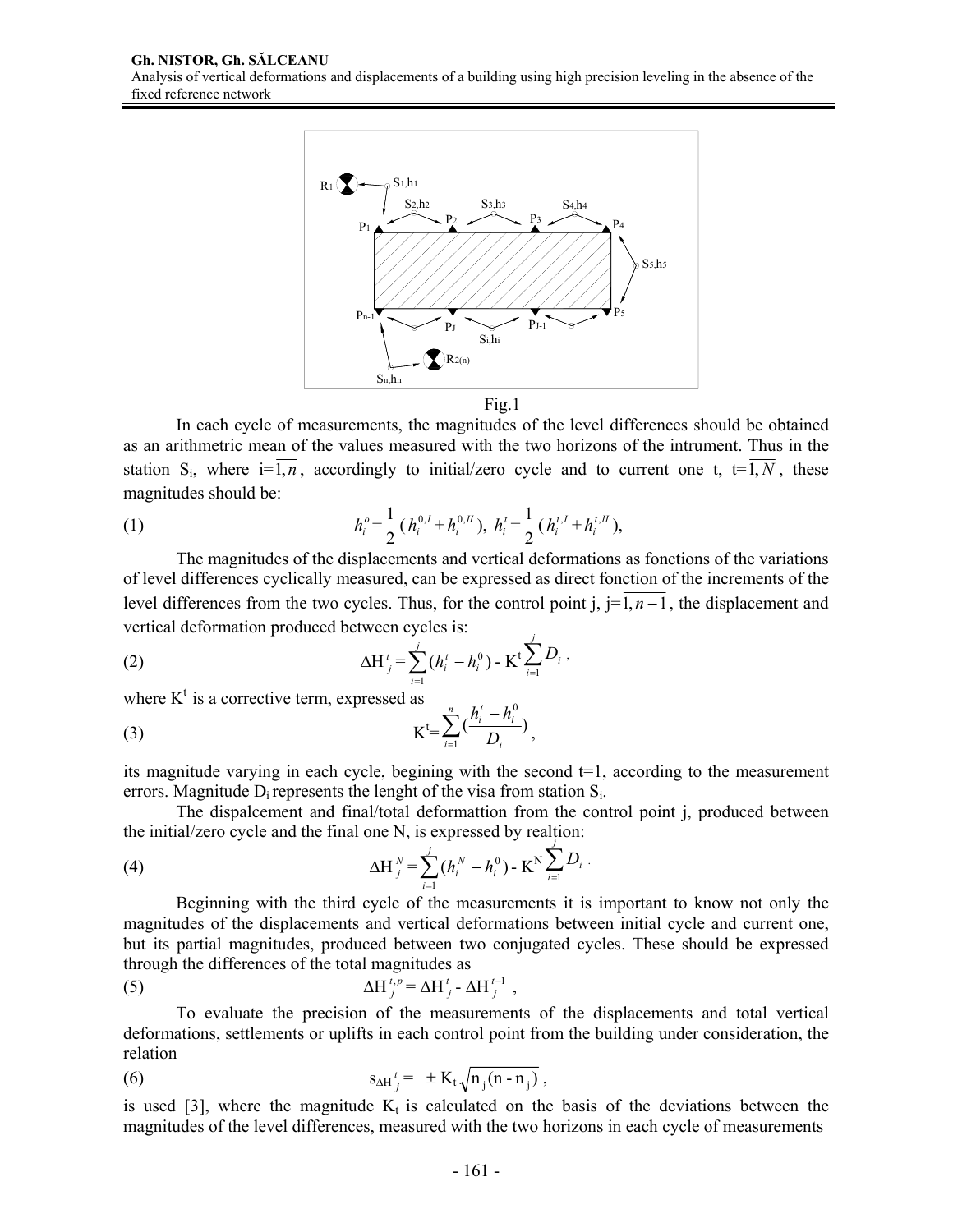(7) 
$$
d_{0i} = h_i^{0,I} - h_i^{0,I}, d_{ti} = h_i^{t,I} - h_i^{t,I},
$$

with formula

(8) 
$$
K_t = \frac{1}{2n} \sqrt{\sum_{i=1}^n (d_{oi}^2 + d_{ti}^2)}.
$$

Here n denoted the total number of stations and means the number of the stations from the initial point of the considered point.

 Finally, the trust interval where should be located the true magnitudes of the deformations and vertical displacements from each control point, for a probability P=68,3% which correspond to the mean square errors will be expressed by the double inegality

(9) 
$$
\Delta H'_{j} - s_{\Delta H'_{j}} \leq \Delta H_{j}^{t} \leq \Delta H'_{j} + s_{\Delta H'_{j}}.
$$

 When the determination of the displacements and vertical deformations by respect to the fixed marks of surface does not correspond to the proposed exactingness, their establishing one can obtained from the analysis of the distribution of the level differences measured in each cycle between the control points.

 In this case the following method is proposed: first, one calculates the differences between the mean values(1) of the level differences measured in initial cycle and in the cycle t,  $t = 1, N$ . For the level difference i,  $i = \overline{1, n}$ , this will be

(10) ± D*<sup>t</sup> <sup>i</sup>* = *<sup>t</sup> <sup>i</sup> h* - <sup>0</sup> *<sup>i</sup> h* ,

where  $h_i^0$  is the level difference measured in initial cycle, and  $h_i^t$  the level difference measured in cycle t. The magnitudes of differences (10) include two components: the first component is given from the influence of the measuring instruments with random character in each cycle of measurements and the second one represents the displacement and vertical deformation produced in the interval of time between the two measurements. If the differences are considerable greater then the anticipated errors, then one can appreciate that there are a vertical deformation (settlement or uplift). From the magnitudes of the differences one can eliminate the influence of the systematic errors or the settlement. For this reason, the mean magnitude of the differences, (10) is calculated, and it results:

(11) 
$$
D_{ave}^t = \frac{1}{N} \sum_{t=1}^N D_i^t,
$$

With the help of this value one calculate the deviations between the differences (10) and the mean difference (11) :

(12) 
$$
d_i^t = D_i^t - D_{ave}^t, \; \to [d_i^t] = 0.
$$

This, is the row  $d_i^1, d_i^2, \ldots, d_i^N$  is approaching to the distribution of the random numbers, proper to the random errors of witch values could be analized in advance [3], then it means that the vertical deformations have not produced. This ascertainment can be made also from the analysis of the differences  $D_i^1, D_i^2, ..., D_i^T, ..., D_i^N$  which will have small values and varied signs.

When the deviations (12) beginning with certain cycle, or from very beginning do not respect more the random/normal distribution, it means that one can talk about the existence of certain vertical deformations, settlements or uplifts depending on their signs.

To characterize the mean stability of the building under consideration on the basis of the deviations (12) one recommends the computing of the mean square errors, using formula

(13) 
$$
s_0 = \pm \sqrt{\frac{[d'_i d'_i]}{(N-1)(n-1)}}.
$$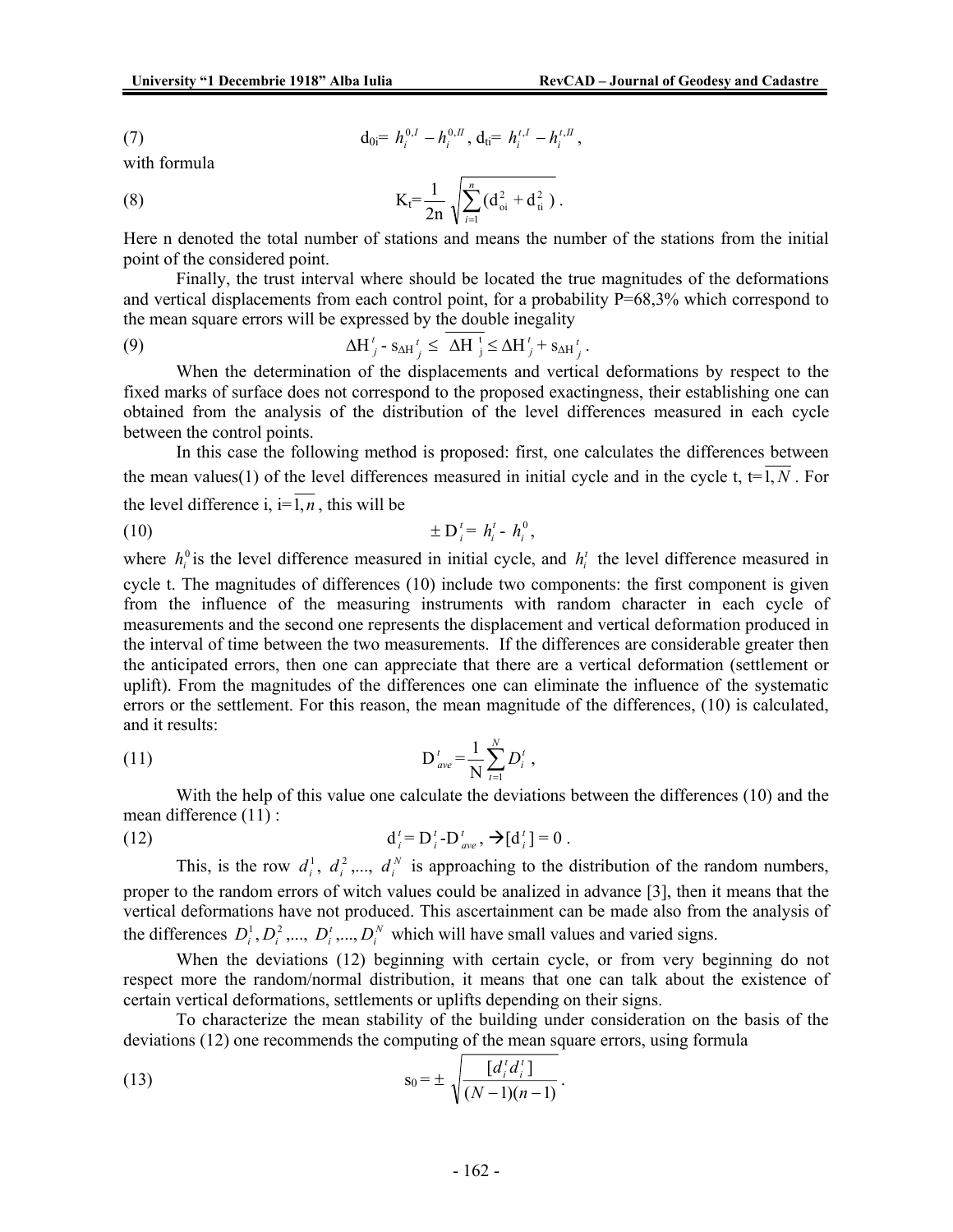It is observed that for the appreciation of the differentiate settlement process of the studied building it is recommended the use of the magnitude of the dispersion, calculated for each cycle of observations t, with the relation :

(14) 
$$
D^{t} = \frac{\sum_{i=1}^{n} (D_{i}^{t} - D_{ave}^{t})^{2}}{n-1} = \frac{[d_{i}^{t} d_{i}^{t}]}{n-1},
$$

where:  $D_i^t$  are the differences between the magnitudes of the level differences measured in the present and initial cycles, and  $D_{ave}$  is the mean difference in each cycle, calculated with relation :

(15) 
$$
D'_{ave} = \frac{1}{n} \sum_{i=1}^{n} D'_i
$$

When the magnitudes of the dispersion in a cycle of measurement t is considerable near to zero, it means that the settlement is uniform. When the dispersion is different to zero, one can estimate a settlement differentiated of the building.

## **3. Case study**

 At an production hull it is emphasized the effect of the exagerate settlement of the central pillar with certain deteriorations at the upper part of the pillar with glass foundation and of the two beams, so that aris the problem to stop the whole production process.

 The rash conclusions of certain specialists taken on the basis of same doubtful measurements, have created a complicated situation. In this situation, one of the most important problems was the measuring of all pillars and especially of the velocity of the settlement. Concomitant with certain measures taken for strength, have been fixated marks of settlement of console type on each of the 12 pillars for the measuring of the vertical deformations denoted by  $P_1, P_2, \ldots, P_{12}$  (Fig.2).



 As the two marks of surface proved to be inadequate till realization of the two marks of deepness, during more than an year, have been started the geometric leveling measurements of precision, using a Zeiss Ni 007 level and the staff with invar rod with a 1,75 m span. The measuring conditions especially in winter, were difficult because of steams, condense, insufficient light. It was necessary to use certain short visas and local lighting of the staff during accomplishing the readings.

 In the absence of the reference fixed network, the exceptional situation led us to a study of the resistance structure, by measuring the level differences between the control points/settling marks, in two horizons of the instrument, maintaining the location of the mid-station and implicitly the number of stations.

 In the accomplished study, according to presented method, the number of the level differences was n=13, being denoted by  $h_1, h_2, \ldots, h_{13}$ , Fig.2, including the measuring direction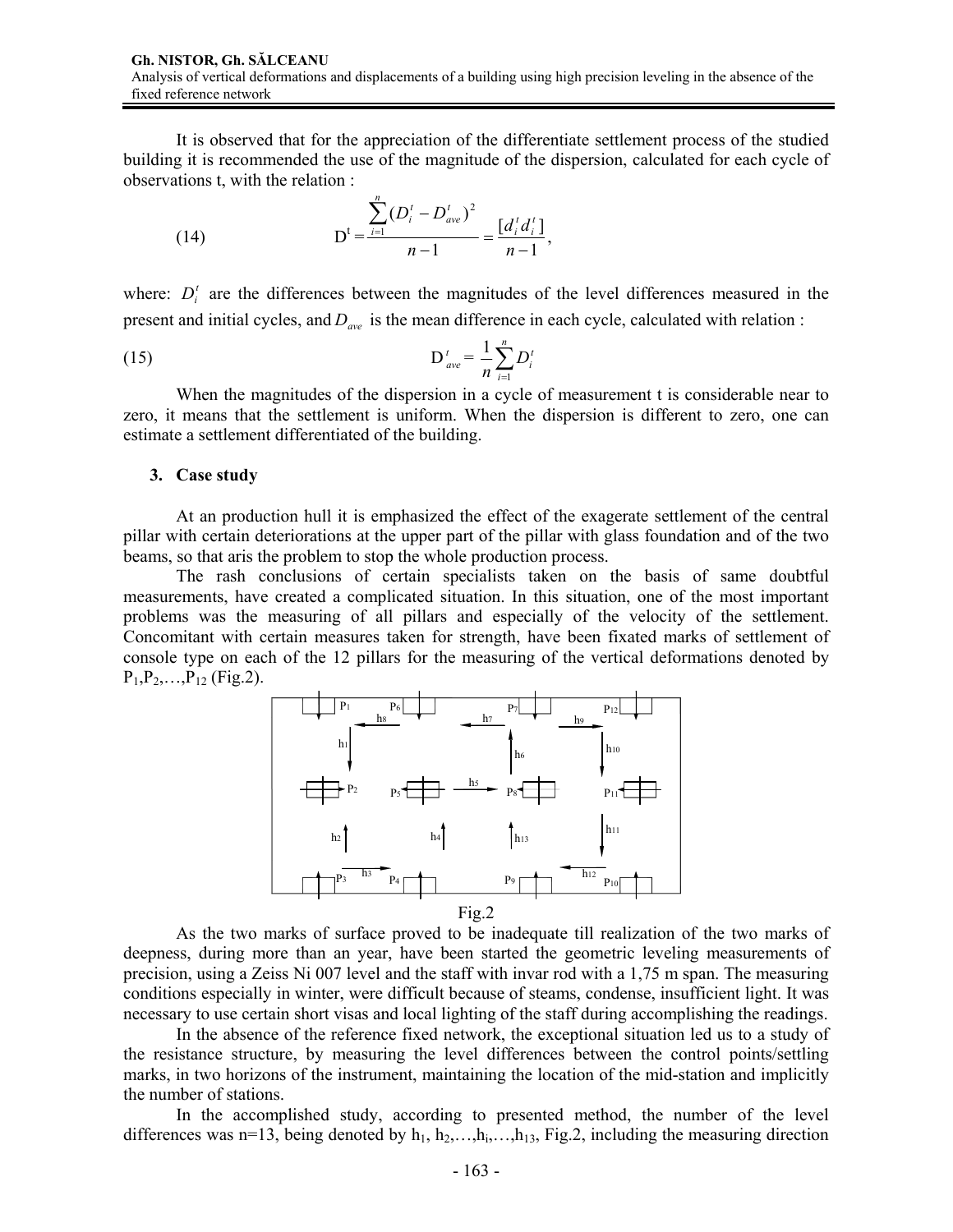indicated by arrow. The number of cycles was  $N=18$  to which is added the initial/zero cycle. The study has been achieved for all level differences, but for space reason we present only data for  $h_1$  $h_5$ ,  $h_6$ ,  $h_7$ ,  $h_{12}$  an  $h_{13}$ . The magnitudes of the differences  $D_i$ , according to 18 cycles of observations, are given in Table 1 and the values mean differences (11) accordingly to each considered level difference are given on the last row of Table 1.

|                                  |                                           |                |          |                |          | Table 1  |  |  |  |  |
|----------------------------------|-------------------------------------------|----------------|----------|----------------|----------|----------|--|--|--|--|
| No.                              | <b>Magnitudes of differences (</b><br>mm) |                |          |                |          |          |  |  |  |  |
| cycle                            | $D_1$                                     | $\mathbf{D}_5$ | $D_6$    | $\mathbf{D}_7$ | $D_{12}$ | $D_{13}$ |  |  |  |  |
| 0                                | 0,00                                      | 0,00           | 0,00     | 0,00           | 0,00     | 0,00     |  |  |  |  |
| $\mathbf{1}$                     | $+0,21$                                   | $-0,36$        | $-0,34$  | $+0,17$        | $+0,23$  | $+0,17$  |  |  |  |  |
| $\overline{c}$                   | $+0,11$                                   | $-0,17$        | $-0,06$  | $+0,13$        | $+0,28$  | $-0,64$  |  |  |  |  |
| 3                                | $+0,08$                                   | $-0,45$        | $-0,08$  | $+0,24$        | $-0,05$  | $-0,60$  |  |  |  |  |
| $\overline{4}$                   | $-0,05$                                   | $-0,22$        | $-0,24$  | $+0,41$        | $-0,18$  | $-0,81$  |  |  |  |  |
| 5                                | $+0,20$                                   | $-0,59$        | $+0,17$  | $+0,38$        | $-0,13$  | $-0,84$  |  |  |  |  |
| 6                                | $+0,03$                                   | $-1,03$        | $+0,05$  | $+0,36$        | $+0,02$  | $-1,10$  |  |  |  |  |
| 7                                | $+0,03$                                   | $-1,08$        | $+0,80$  | $+0,34$        | $-0,14$  | $-1,16$  |  |  |  |  |
| 8                                | $+0,16$                                   | $-1,33$        | $+0,87$  | $+0,24$        | $+0,12$  | $-1,24$  |  |  |  |  |
| 9                                | $-0,07$                                   | $-1,49$        | $+0,75$  | $+0,44$        | $+0,32$  | $-1,77$  |  |  |  |  |
| 10                               | $+0,06$                                   | $-2,01$        | $+1,26$  | $+0,51$        | $+0,08$  | $-2,64$  |  |  |  |  |
| 11                               | $-0,17$                                   | $-1,88$        | $+1,79$  | $+0,22$        | $+0,19$  | $-2,35$  |  |  |  |  |
| 12                               | $+0,15$                                   | $-1,93$        | $+1,82$  | $+0,41$        | $+0,28$  | $-2,89$  |  |  |  |  |
| 13                               | $+0,27$                                   | $-2,38$        | $+1,98$  | $+0,39$        | $+0,05$  | $-3,04$  |  |  |  |  |
| 14                               | $-0,02$                                   | $-3,09$        | $+2,16$  | $+0,26$        | $-0,03$  | $-3,80$  |  |  |  |  |
| 15                               | $+0,38$                                   | $-2,84$        | $+2,85$  | $+0,14$        | $-0,23$  | $-3,47$  |  |  |  |  |
| 16                               | $+0,35$                                   | $-2,86$        | $+2,87$  | $-0,01$        | $-0,27$  | $-4,25$  |  |  |  |  |
| 17                               | $-0,18$                                   | $-3,58$        | $+3,84$  | $-0,24$        | $+0,07$  | $-5,56$  |  |  |  |  |
| 18                               | $+0,06$                                   | $-5,67$        | $+5,25$  | $+0,07$        | $-0,09$  | $-5,38$  |  |  |  |  |
| $\mathbf{D}^{\mathrm{t}}$<br>ave | $+0,084$                                  | $-1,735$       | $+1,380$ | $+0,235$       | $+0,027$ | $-2,177$ |  |  |  |  |

Data analizis in Table 1 show us that differences  $D_1, D_7$  and  $D_{12}$  from the level differences  $h_1(1-2)$ ,  $h_7(7-6)$  and  $h_{12}(10-9)$  have small magnitudes and varied signs indicating that the pillars 1,2,6,7,9 and 10 have a good vertical stability. At the same time, the differences  $D_5$ , $D_6$  and  $D_{13}$  from the level differences h<sub>5</sub>(5-8), h<sub>6</sub>(8-7) and h<sub>13</sub>(9-8) have the same signs, and increases in absolute value, pointing out a displacement and vertical deformation phenomenon. The general analysis of the level measurements of precision yields the conclusion that single vertical displacement have been produced on the level differences  $h_5(5-8)$ ,  $h_6(8-7)$  and  $h_{13}(9-8)$ . In this manner the settlements of the central pillar 8, measured from the pillars stable along the vertical, 5,6, and 9, have been :

$$
\Delta H_8^I(D_5) = -5{,}67
$$
 mm,  $\Delta H_8^I(D_7) = -5{,}25$  mm,  $\Delta H_8^{III}(D_{13}) = -5{,}38$  mm.

The settlement on the whole of the pillar 8, the most affected from the point of view constructive, proposed in the interval of time between the first cycle of observations and the lost one, 18 months on the whole, have been given by the arithmetic mean of the tree magnitudes

$$
\Delta H_8 = \frac{1}{3} \left( \Delta H_8^I + \Delta H_8^{II} + \Delta H_8^{III} \right) = -5,43 \text{mm}.
$$

The settlement velocity of the control pillar, on the considered interval of time is

$$
V_8 = \frac{\Delta H_8}{T} = \frac{-5,43mm}{18 months} = -0,30 mm/month.
$$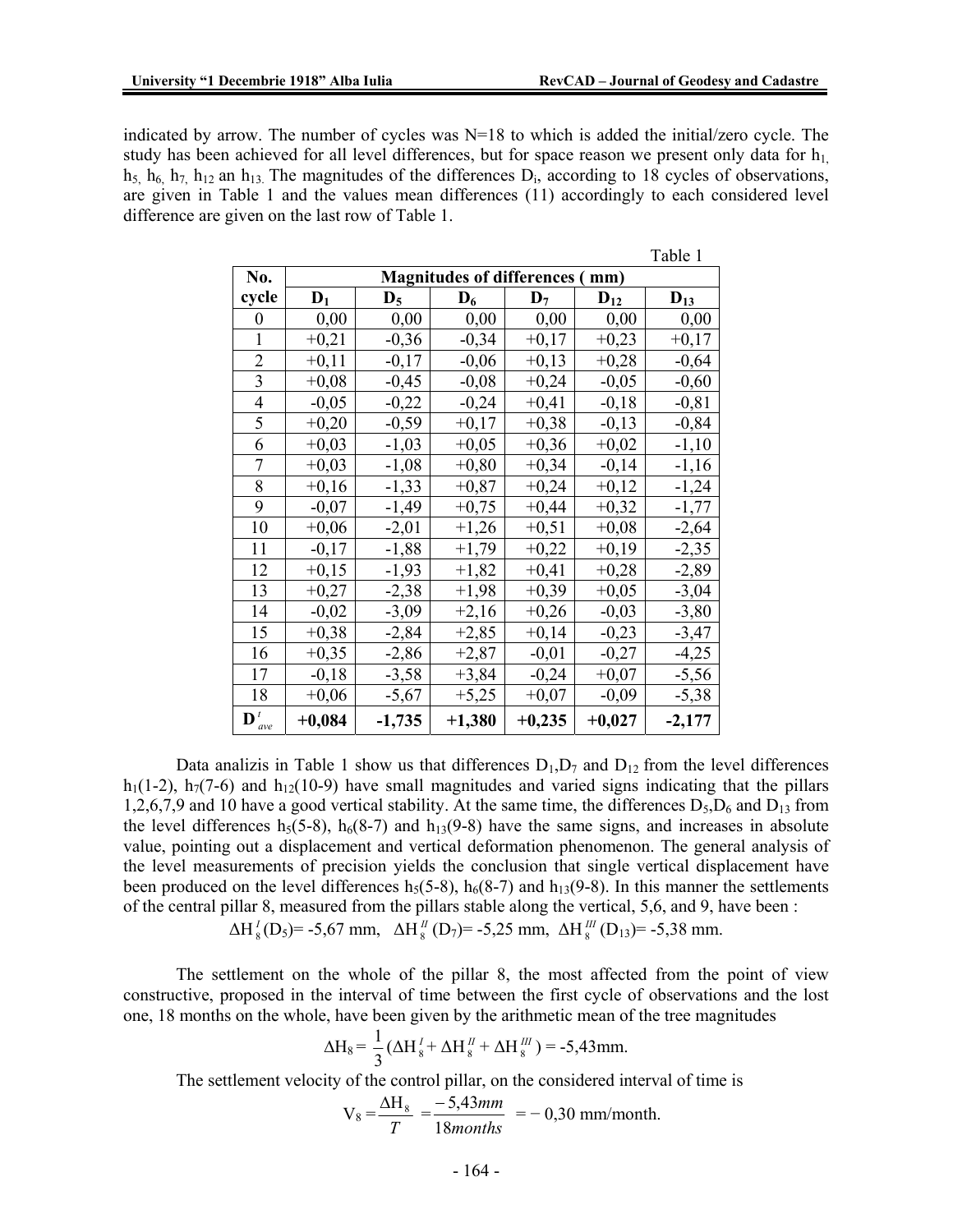With the help of the average differences registred in the lost row of Table 1, the deviations (12) have been calculated; their values are presented in Table 2.

|                |                                      |          |          |                |          | Table 2  |  |  |  |
|----------------|--------------------------------------|----------|----------|----------------|----------|----------|--|--|--|
| No.            | <b>Magnitudes of deviations (mm)</b> |          |          |                |          |          |  |  |  |
| cycle          | d <sub>1</sub>                       | $d_5$    | $d_6$    | d <sub>7</sub> | $d_{12}$ | $d_{13}$ |  |  |  |
| 1              | $-0,084$                             | $+1,735$ | $-1,280$ | $-0,235$       | $-0,027$ | $+2,177$ |  |  |  |
| $\overline{2}$ | $+0,126$                             | $+1,375$ | $-1,720$ | $-0,065$       | $+0,203$ | $+2,347$ |  |  |  |
| 3              | $+0,026$                             | $+1,565$ | $-1,440$ | $-0,105$       | $+0,253$ | $+1,537$ |  |  |  |
| 4              | $-0,004$                             | $+1,285$ | $-1,460$ | $+0,005$       | $-0,077$ | $+1,577$ |  |  |  |
| 5              | $-0,134$                             | $+1,515$ | $-1,140$ | $+0,175$       | $-0,207$ | $+1,367$ |  |  |  |
| 6              | $+0,116$                             | $+1,145$ | $-1,210$ | $+0,145$       | $-0,157$ | $+1,337$ |  |  |  |
| 7              | $-0,054$                             | $+0,705$ | $-1,330$ | $+0,125$       | $-0,007$ | $+1,077$ |  |  |  |
| 8              | $-0,054$                             | $+0,655$ | $-0,580$ | $+0,105$       | $-0,167$ | $+1,017$ |  |  |  |
| 9              | $+0,076$                             | $+0,405$ | $-0,510$ | $+0,005$       | $+0,093$ | $+0,937$ |  |  |  |
| 10             | $-0,154$                             | $+0,245$ | $-0,630$ | $+0,205$       | $+0,293$ | $+0,407$ |  |  |  |
| 11             | $-0,024$                             | $-0,275$ | $-0,120$ | $+0,275$       | $+0,053$ | $-0,463$ |  |  |  |
| 12             | $-0,054$                             | $-0,145$ | $+0,410$ | $-0,015$       | $+0,163$ | $-0,173$ |  |  |  |
| 13             | $+0,066$                             | $-0,195$ | $+0,440$ | $+0,175$       | $+0,253$ | $-0,713$ |  |  |  |
| 14             | $+0,186$                             | $-0,645$ | $+0,600$ | $+0,155$       | $+0,023$ | $-0,863$ |  |  |  |
| 15             | $-0,104$                             | $-1,355$ | $+0,780$ | $+0,025$       | $-0,057$ | $-1,623$ |  |  |  |
| 16             | $+0,296$                             | $-1,105$ | $+1,470$ | $-0,095$       | $-0,257$ | $-1,293$ |  |  |  |
| 17             | $+0,266$                             | $-1,125$ | $+1,490$ | $-0,245$       | $-0,297$ | $-2,073$ |  |  |  |
| 18             | $-0,264$                             | $-1,845$ | $+2,460$ | $-0,475$       | $+0,043$ | $-3,383$ |  |  |  |
| 19             | $-0,024$                             | $-3,935$ | $+3,870$ | $-0,165$       | $-0,117$ | $-3,203$ |  |  |  |
| <b>Sum</b>     | $+0,004$                             | $+0,005$ | 0,000    | $-0,005$       | $+0,007$ | $-0,007$ |  |  |  |

The analysis of the data in Table 2 show us the same conclusions. Thus, if the deviations  $d_1$  $d_7$  and  $d_{12}$  have small values and various signs having a distribution of the random numbers/errors, indicating a stability along the vertical of the marks between which the level differences have been measured, the deviations  $d_5$ ,  $d_6$  and  $d_{13}$  do not respect the values of the random distribution, these situations indicating the deformations and vertical displacements, emphasizing especially the displacement of the central pillar 8.

One emphasize the fact that after the construction of the two fixed marks of deepness (till 14m), the level measurements have been repeated on a route of a supported traversing, including a great number of stations. The processing has been accomplished semi-rigorously with the algorithm presented in the first part of this work, the deformations and vertical displacements being calculated direct on the control points. The results in these stages confirm the correctness of the proposed method.

 In Fig.3 is presented the settlement diagrama of the pillar 8, according to the abservation cycles t=1,5,10,15 and 19.